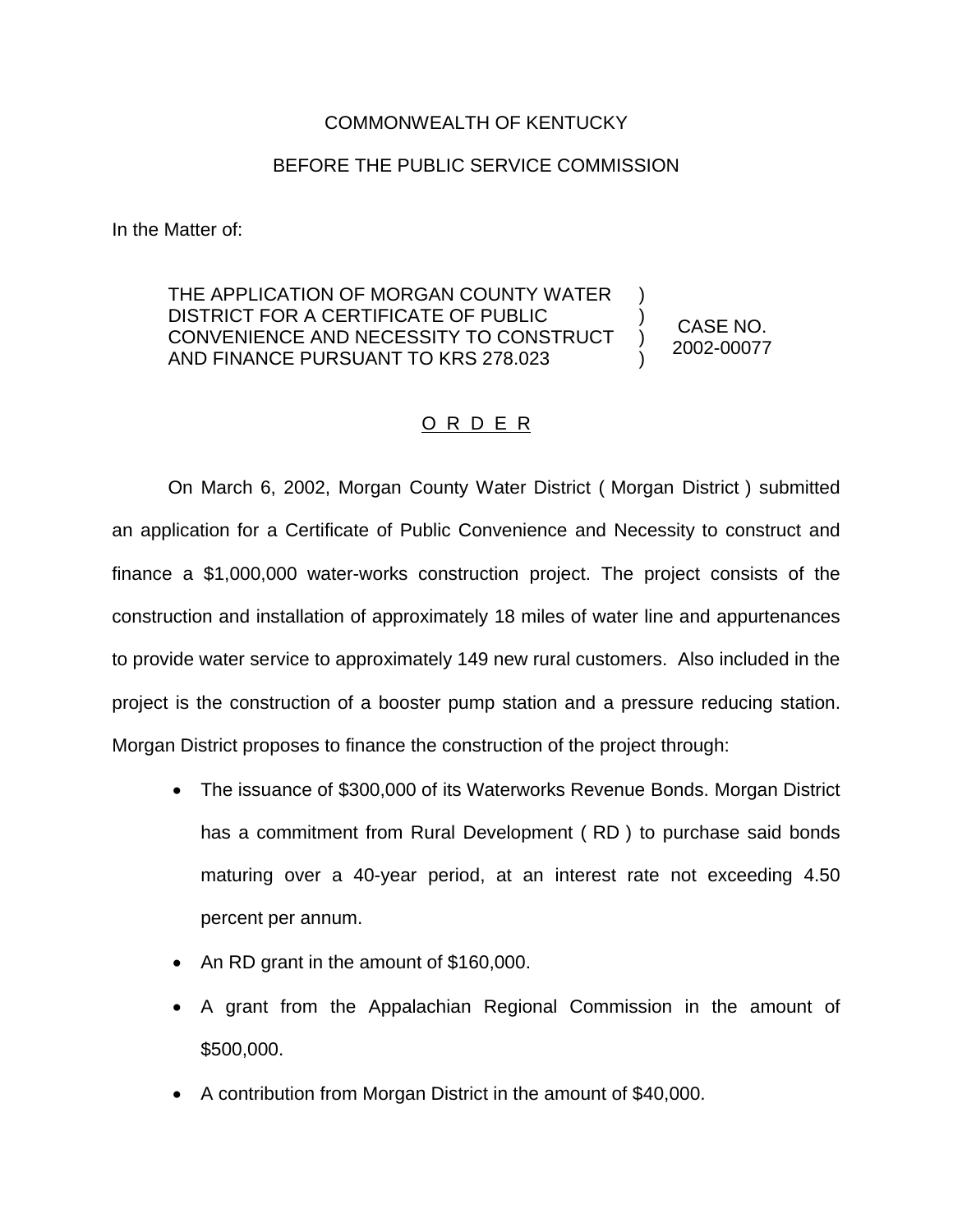Morgan District s application was made pursuant to KRS 278.023, which requires the Commission to accept agreements between water utilities and the U.S. Department of Agriculture or the U.S. Department of Housing and Urban Development and to issue the necessary orders to implement the terms of such agreements within 30 days of satisfactory completion of the minimum filing requirements. Given that minimum filing requirements were met in this case on March 6, 2002, KRS 278.023 does not grant the Commission any discretionary authority to modify or reject any portion of this agreement.

IT IS THEREFORE ORDERED that:

1. Morgan District is granted a Certificate of Public Convenience and Necessity for the proposed construction project.

2. Morgan District s proposed plan of financing with RD is accepted.

3. Morgan District is authorized to issue bonds not to exceed \$300,000.

4. Morgan District shall file a copy of the as-built drawings and a certified statement that the construction has been satisfactorily completed in accordance with the contract plans and specifications within 60 days of the substantial completion of the construction certificated herein.

5. Morgan District shall notify the Commission one week prior to the actual start of construction and at the 50 percent completion point.

6. Three years from the effective date of this Order, Morgan District shall file an income statement, along with any pro forma adjustments, in sufficient detail to demonstrate that the rates approved herein are sufficient to meet its operating expenses and annual debt service requirements.

-2-